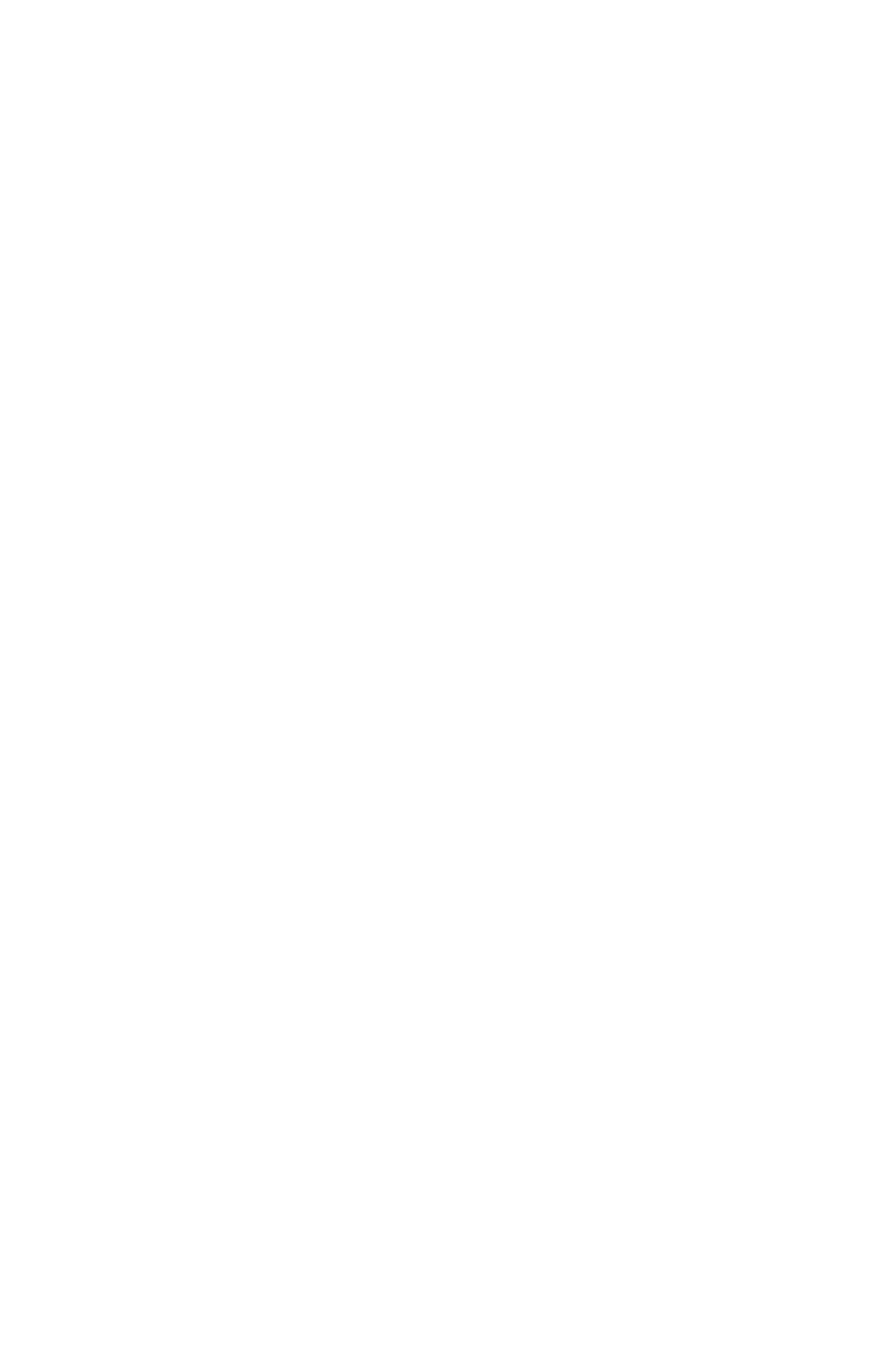Veterans and their families are a target for some dishonest advisers who are claiming to offer free help with paperwork for pension claims. The scheme involves attorneys, financial planners, and insurance agents trying to persuade veterans over 65 to make decisions about their pensions without giving them the whole truth about the long-term consequences.

Specifically, these unscrupulous brokers try to convince veterans to transfer their assets to a trust or to invest in insurance products so they can qualify for Aid and Attendance benefits. What they don't reveal is that these transactions could mean that the veteran loses eligibility for Medicaid services or loses the use of their money for a long time. Adding insult to injury, the advisers are charging fees that range from hundreds to thousands of dollars for their services.

Your best defense against someone who wants to poach your pension to get you a better deal? A firm "no, thanks."

## **Questionable Advice**

If you're a veteran over 65, you may be approached by people with convincing come-ons offering to help you apply for supplemental pension benefits. Whether it's through an ad or a website, the offer usually involves a free seminar and claims that:

*"We'll show you – for free how to qualify for your benefits and stay in your home."*

*"We guarantee you'll get your Aid and Attendance pension."*

*"As a veteran, you're entitled to these benefits."*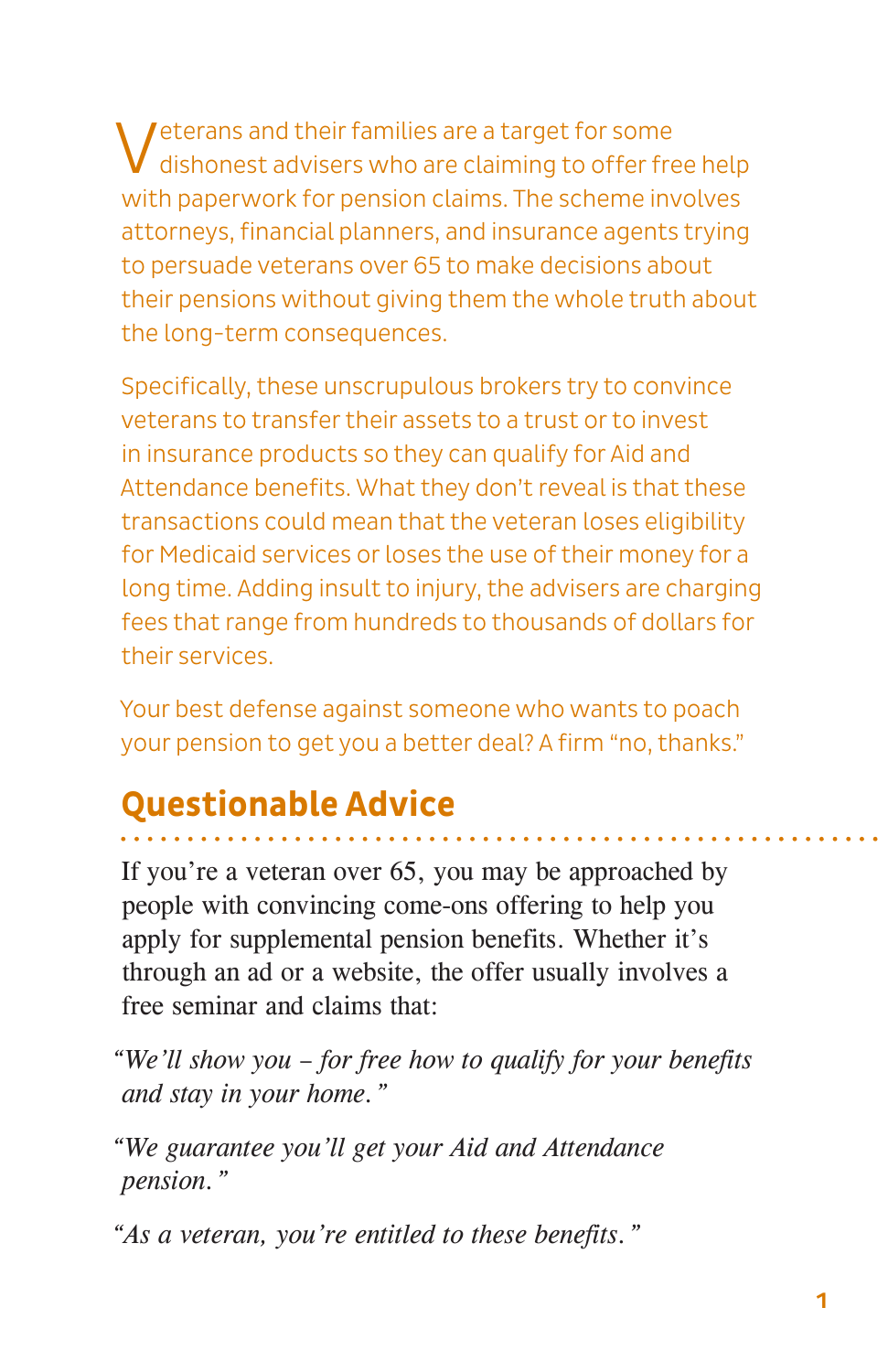The people behind these pitches, who may claim to be veterans' advocates, also show up at assisted living facilities, senior centers, or other places in your community to help you submit your application for A&A benefits to the Department of Veterans Affairs (VA). But often, they're unscrupulous lawyers, financial planners, or insurance agents who merely rent the space to deliver a lunch or some snacks along with a high-pressure sales pitch for their products and services. These so-called advisers may claim to be veterans to gain your trust and they appeal to your emotions to create anxiety and apprehension about your future. As a rule, they leave out important details; the truth is that if you follow their advice, you're likely to end up without the supplemental pension benefits they promise, disqualified from other government benefits, and stuck in a financial investment that's not in your or your family's best interest for the long term.

The offers almost always involve the Enhanced Pension with Aid and Attendance (also called A&A), which supplements a military pension but is only available in limited circumstances. The qualifications for A&A are specific and strict: You must be over 65; be eligible for a military pension; fall under an income threshold; and need help with daily living tasks (bathing, feeding, dressing, and toileting), be incapacitated physically or mentally, have severely limited eyesight, or be confined to bed or in a nursing home. A&A is never granted automatically either to veterans of a certain age or those with particular disabilities.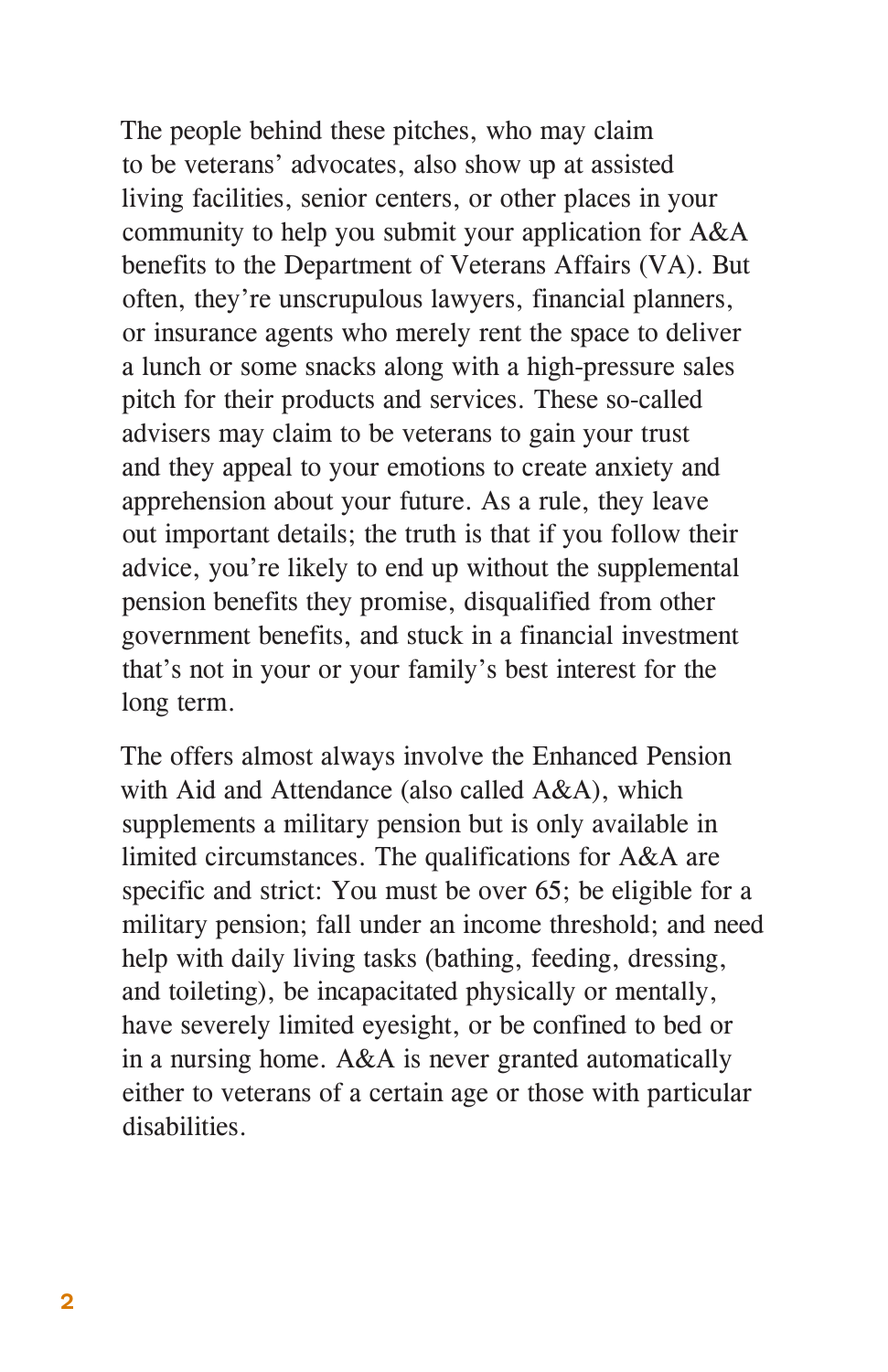## **The Rules in Brief**

The so-called advisers offer to help you complete the paperwork to file your benefits claims. If your assets are above the required threshold, their goal is to convince you to restructure your finances so you can qualify for A&A. That's how they earn their money: by selling you an annuity or creating a trust. For instance, the more money you put into certain insurance products, the more money the insurance adviser gets paid.

Here's what you need to know:

- $\triangleright$  Transferring assets. Under current rules, it is not illegal to shift your assets to family members or to a trust to make you appear needy and qualify for A&A benefits. But transferring assets can have serious consequences: it can disqualify you for A&A benefits rather than qualify you. If disqualified, you would be required to return any A&A benefits already paid to you. Also, A&A benefits may not be enough to fund your long-term care expenses, and you may need to apply for Medicaid, the government's program for people who cannot afford medical care. But Medicaid has a 60-month lookback period: If you've moved substantial assets at less than market value during the previous five years, you may be ineligible for Medicaid services.
- ▶ Annuities. If you buy an annuity, you pay a premium and then you get regular payments over time from an insurance company. People often use annuities to provide a steady stream of income. But depending on the annuity, if you need money early and have to withdraw it, you may have to pay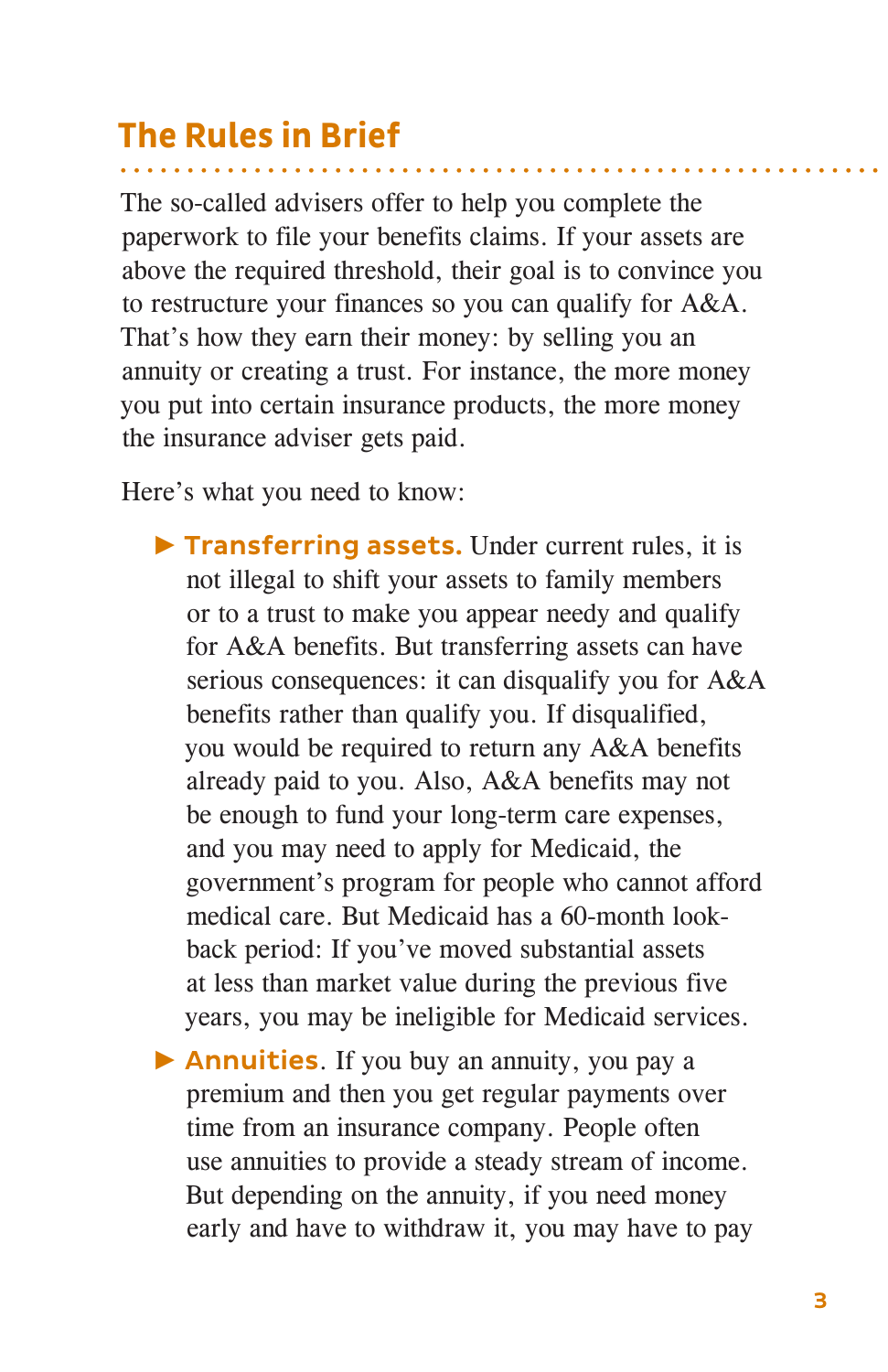very high fees. Annuities aren't right for everyone: their suitability depends on your age, needs, and particular situation. For more information about deciding whether an annuity is right for you, visit the National Association of Insurance Commissioners.

## **Applying for A&A Benefits**

To apply for A&A benefits, write to the VA Regional Office where you applied for your military pension. There is no cost for the forms and no fees to apply. Learn more about Aid and Attendance or Housebound benefits.

The VA accredits three types of professionals to help you complete and file pension claims:

- ► representatives of VA-recognized Veterans Service **Organizations**
- $\triangleright$  independent claims agents
- ► private attorneys

Accreditation means that the provider is trained in how to fill out paperwork and file claims, and isn't allowed to charge you to complete and submit your forms. The VA is reviewing its procedures for determining which Veterans Service Organizations they recognize. To arrange for help from an accredited adviser, search the VA's list. Free help in navigating your options may be available from state veterans' affairs offices and your state insurance regulator.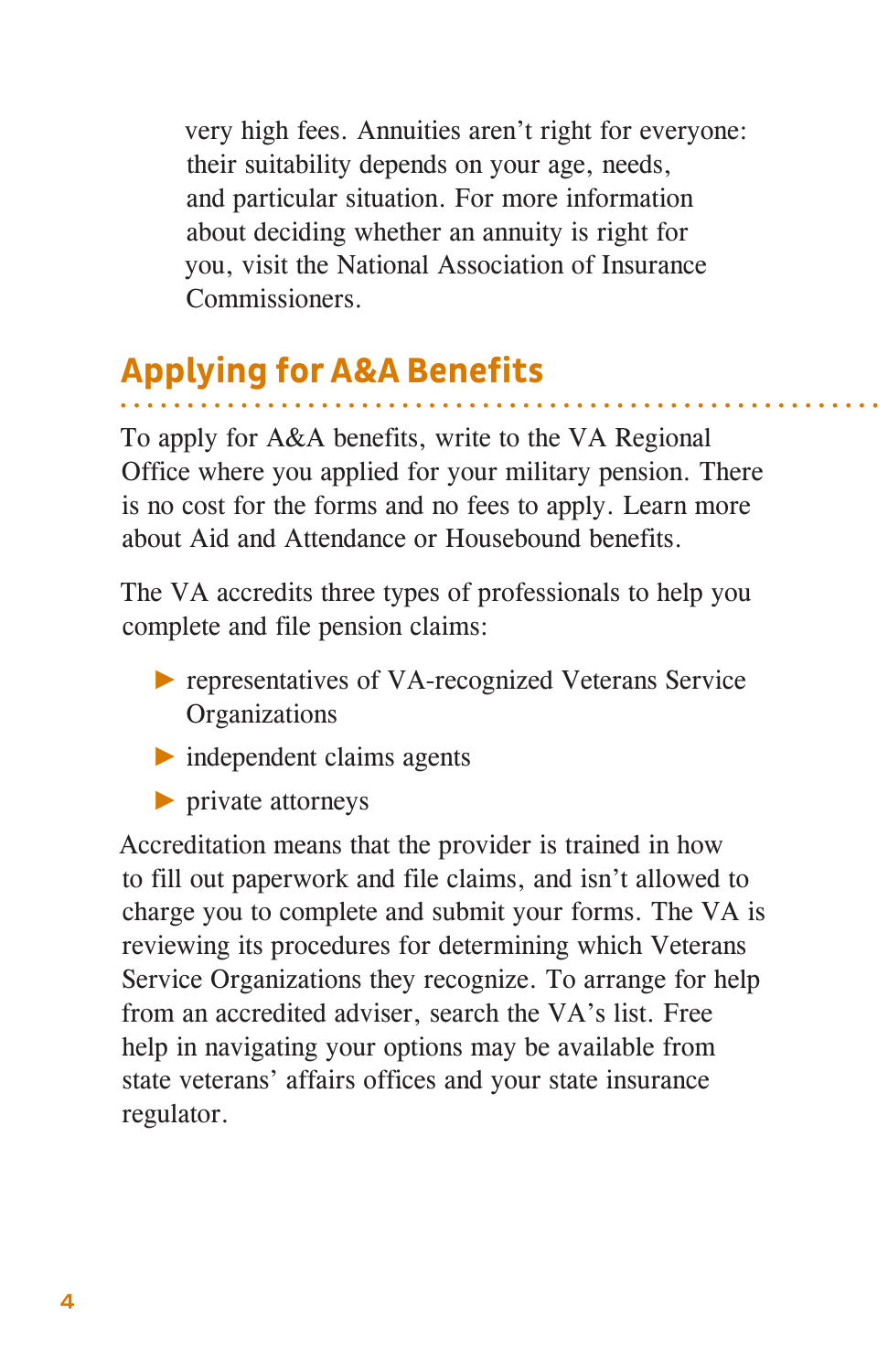## **Navigating The Process**

- ► **It is free to apply for veterans' benefits.** If you're completing the application yourself, don't pay for forms. If someone is helping you, know that the people who are accredited through the VA are not allowed to charge you to help you complete and submit VA paperwork.
- ► **Check for accreditation and licensing.** Confirm that the person helping you is accredited through the VA. That means they're trained to help with completing and submitting claims to the VA; it doesn't mean the VA endorses the person's products, advice, or ethics. Look into the licensing and professional status of the person helping you:
	- **For insurance agents:** If you are considering buying an annuity, check with your state insurance regulator to confirm that the seller is licensed.
	- **For lawyers:** Check with your state Bar Association to see if the lawyer is licensed in your state and whether there are ethical complaints on file.
	- **For financial planners:** Anyone can call themselves a financial planner, but someone using the designation Certified Financial Planner must meet certain professional and ethical standards of the Certified Financial Planner Board of Standards. Determine whether an adviser is certified and whether any disciplinary actions have been taken or are on file. The National Association of Personal Financial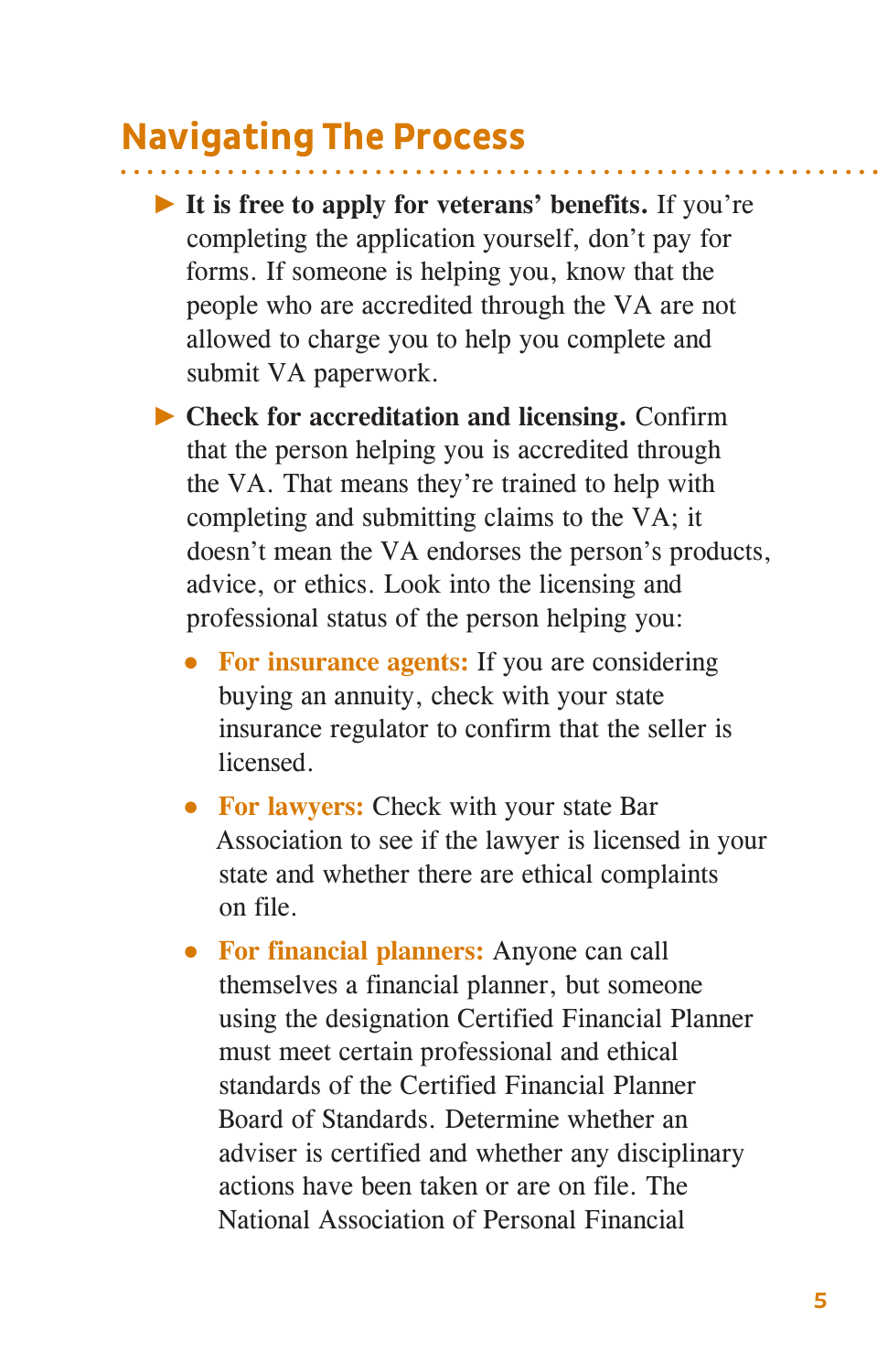Advisors can give you a list of planners that you pay directly (fee-for-service) rather than by commission on your purchases.

- ► **Know what's in a name.** The words "veterans" or "military families" in an organization's name don't necessarily mean that the group represents the best interests of veterans or their families. Some so-called advisers are dishonest and mislead veterans and their families to believe that they are veterans' advocates representing a nonprofit or that they're endorsed by VA.
- ► **Feel fine about responding with a fast no or taking plenty of time to get to yes.** Check out an organization before you give it any money or do business with it in any way. Some deceptive advisers use names, seals, and logos that look or sound like those of respected, legitimate organizations. You may see a small difference in the name of the organization from the one you mean to deal with: that's your signal to call the organization you know to be legitimate and ask it a lot of questions.
- ► **Consider any pressure to act fast as your cue to say no.** If you decide to attend a presentation about veterans' benefits, don't spend any money until you've had time to think about the options, and play out as many potential scenarios as you can imagine. If the salesperson is giving you vague or evasive answers, walk away. This is not a person you want to trust with your money, your benefits, or your future.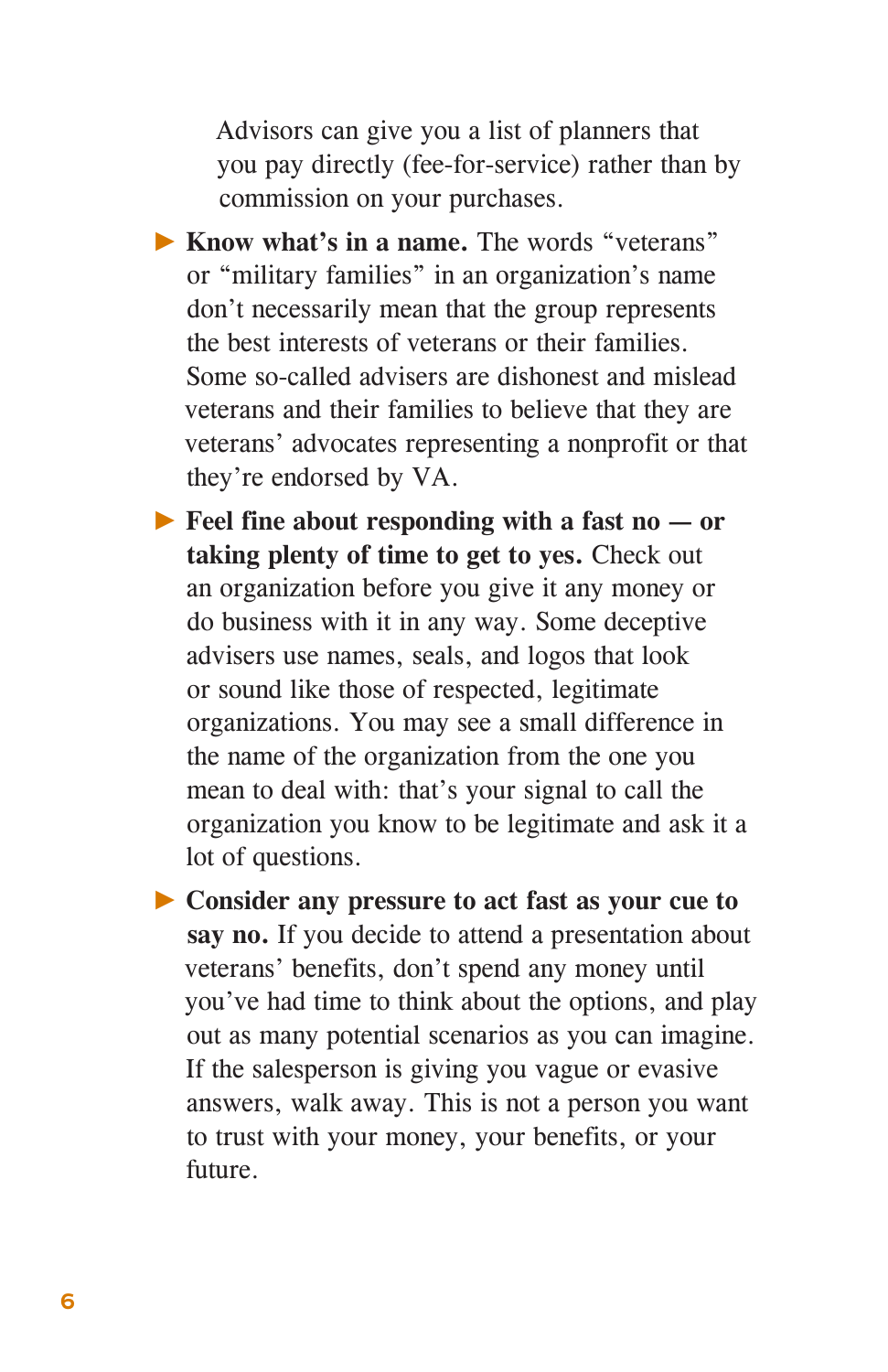- ► **You get to decide how to spend your money.** Read all the papers and the contract carefully. Understand all the terms, conditions, and implications of what you are being asked to do. Get everything you discussed in writing. If something isn't clear to you, ask for an explanation in writing. Take your time to review and consider all your options, including doing nothing. Discuss the possibilities with a trusted friend or family member. For instance, before an annuity contract is final, you get a "free look" period. How long the period lasts depends on state law. This is your chance to decide you don't want the annuity, return the contract, and get your money back.
- ► **Guarantees, schmarantees: There aren't any.** If an adviser guarantees or promises that they can help you get A&A benefits, forget about it. No one can promise that the VA will award you a benefit – even someone who claims to be VA-approved or accredited. Only the VA can do that.

## **Filing a complaint**

If you think someone is trying to sell you an A&A benefits bill of goods based on "poaching" your pension, file a complaint with:

- ► your state Attorney General
- ► Federal Trade Commission

If you want to report a problem with the sale of an annuity or other insurance product, file a complaint with your state insurance regulator. If you think a lawyer has behaved unethically, complain to your state Bar Association.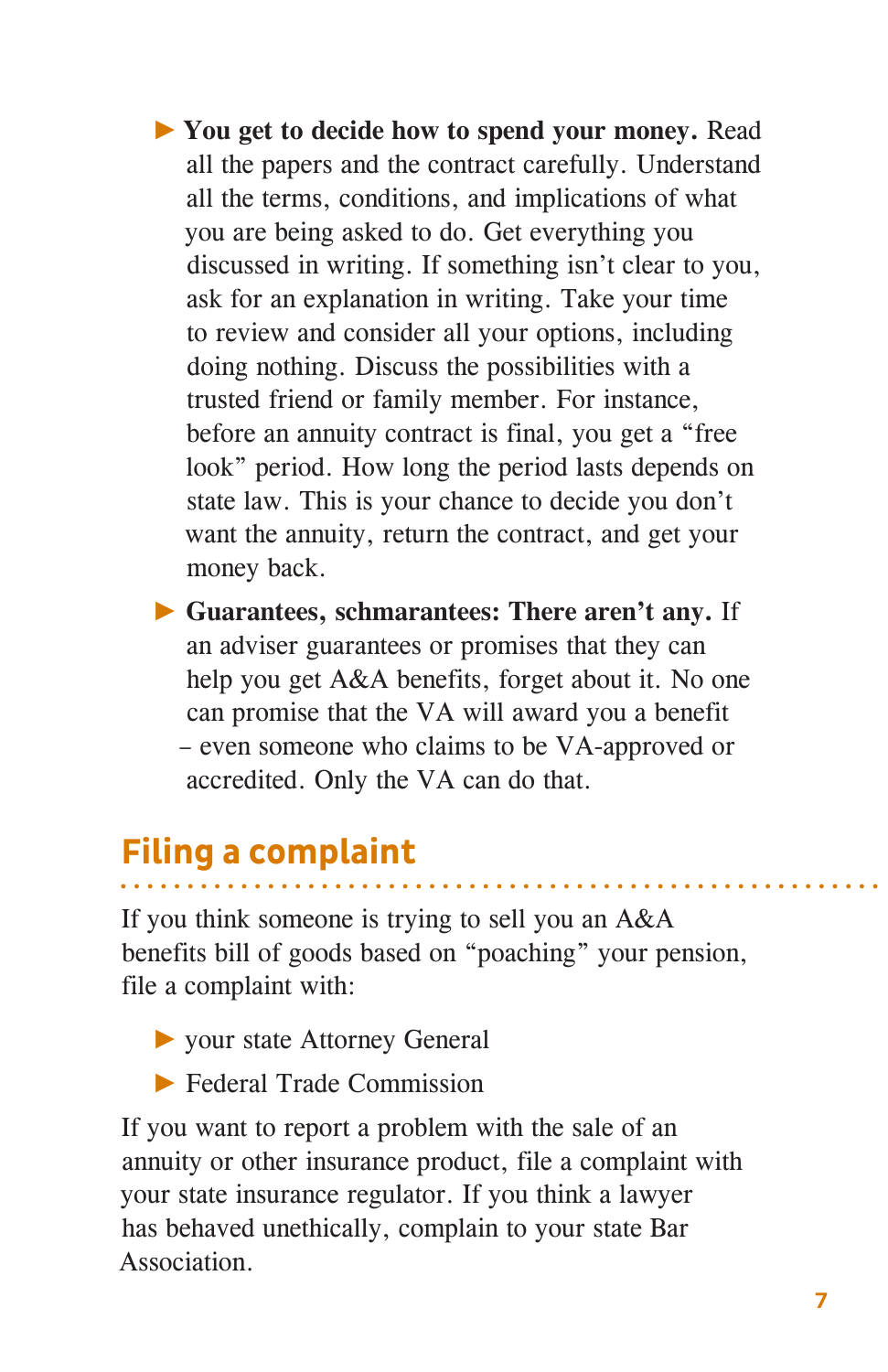## **Resources**

## **Annuities**

#### Seniors: Educate Yourself on Annuities **naic.org/documents/consumer\_alert\_annuities.htm**

## **Advisers' Accreditation and Licensing**

Research an adviser before doing business. Check the relevant professional association to see if they're licensed or certified and whether there are disciplinary actions filed against them.

#### Research a lawyer

Find your state bar association: **americanbar.org/groups/bar\_services/ resources/state\_ local\_bar\_associations.html**

#### Check out a financial adviser

Contact the Certified Financial Planner Board of Standards: **cfp.net**

#### Confirm an insurance agent is licensed Locate your state insurance regulator: **naic.org**

Find a fee-for-service adviser Contact the National Association of Personal Financial Advisors: **napfa.org**

## **Free Help**

Look for low or no cost assistance in navigating your options. Contact the VA, your state's veterans' affairs office, or your state insurance regulator.

What is accreditation: **benefits.va.gov/vso**

Get a list of VA -Accredited Advisers **va.gov/ogc/apps/accreditation/index.asp**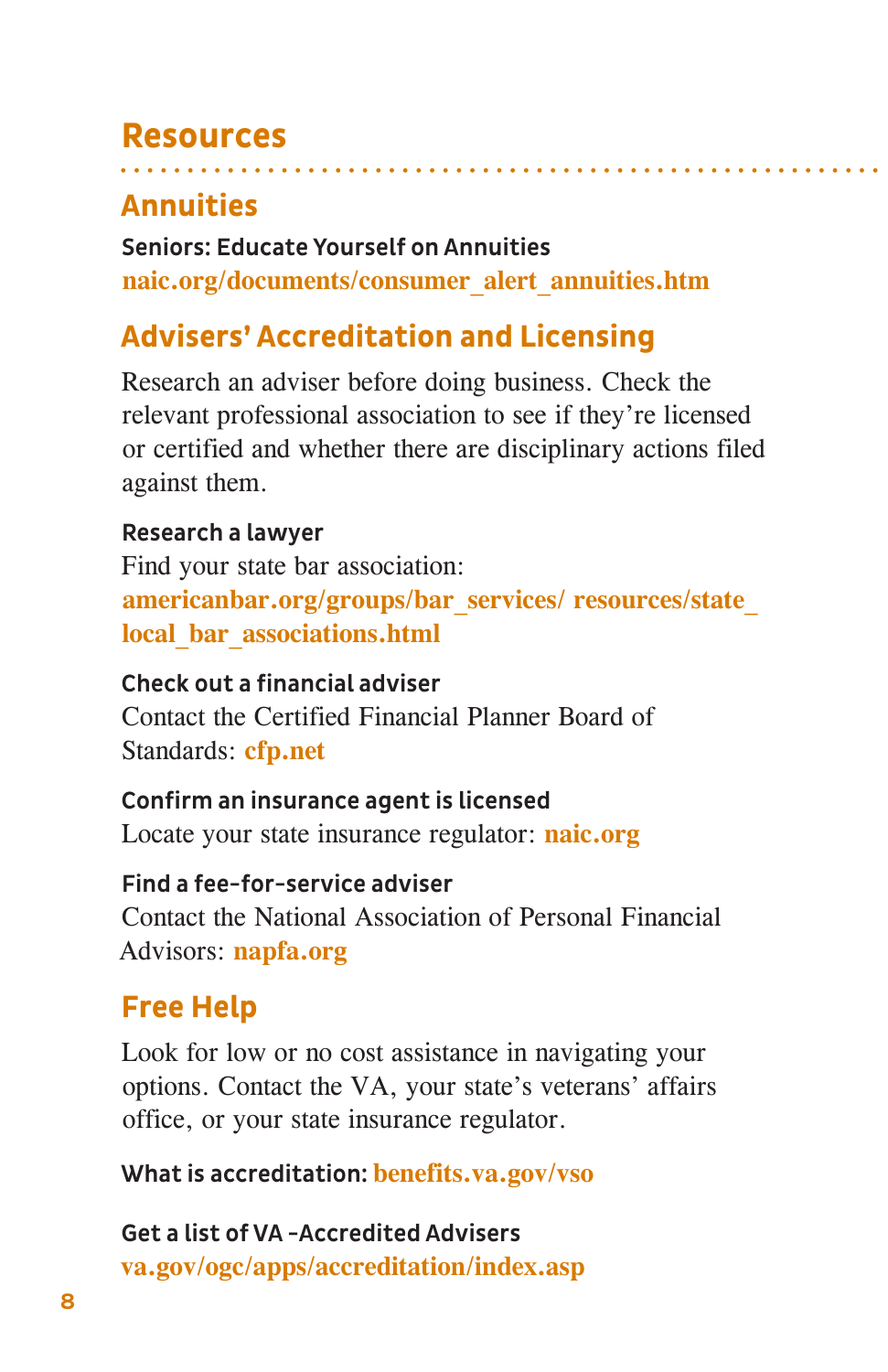Find your state's veterans' affairs office **va.gov/statedva.htm**

Find your state insurance regulator: **naic.org**

## **Complaints**

If you think an adviser has acted improperly, submit a complaint.

Federal Trade Commission **ftc.gov/complaint**

Report an accredited adviser **va.gov/ogc/accreditation.asp**

Find your state Attorney General's office **naag.org**

Find your state Insurance regulator **naic.org/state\_web\_map.htm**

Find your state bar association **americanbar.org/groups/bar\_services/resources/state\_ local\_bar\_associations.html**

## **Pension Benefits**

Get the facts about available benefits and eligibility at the Department of Veterans Affairs.

Learn more about Aid and Attendance or Housebound pension benefits **benefits.va.gov/pension** or 1-800-827-1000

Contact the VA to apply for benefits Apply online at **ebenefits.va.gov** Or Find your VA Regional Office: **www.va.gov/directory/guide/home.asp**